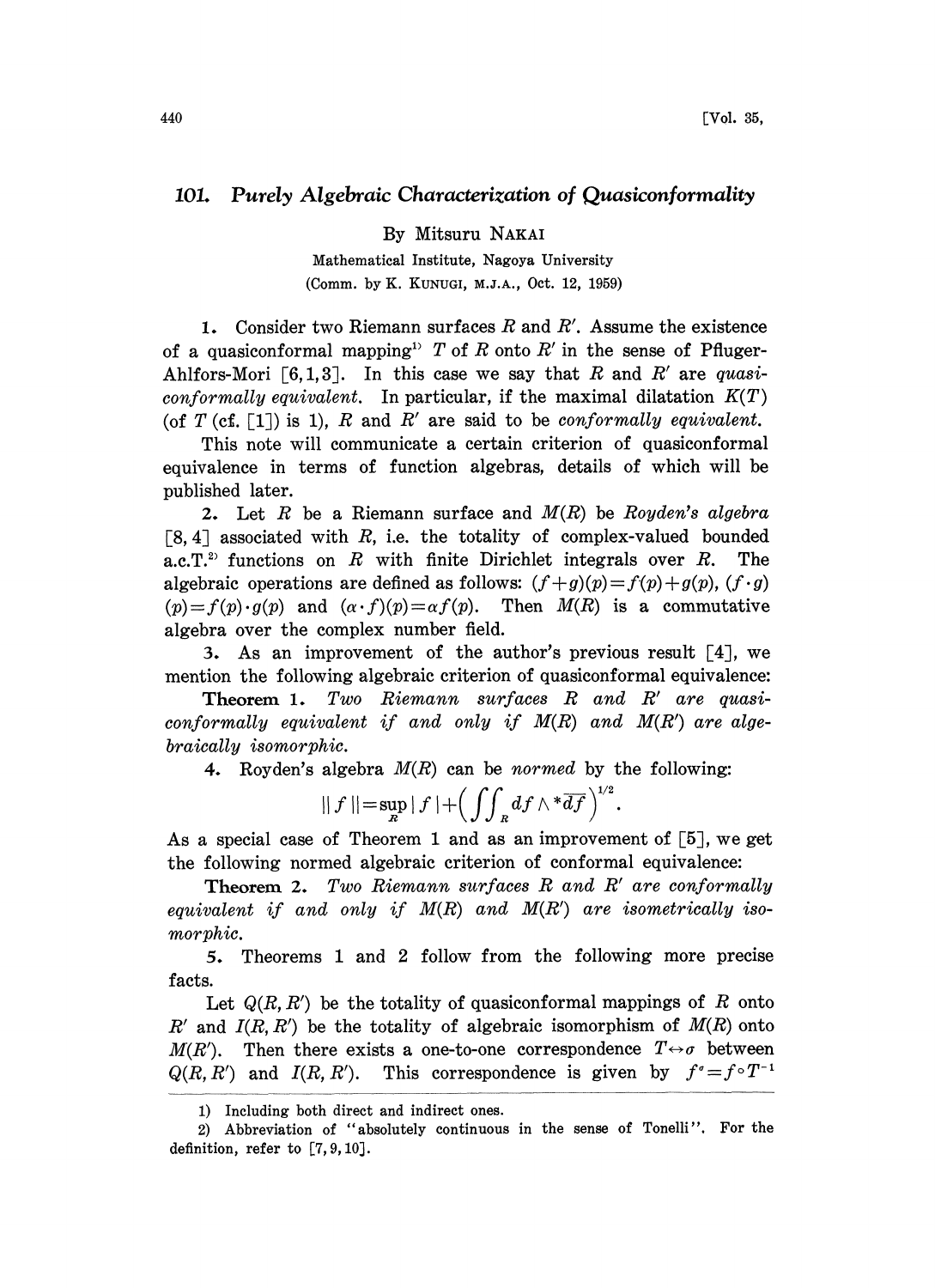No. 8]

 $(f \in M(R))$ . Moreover it holds

$$
1{\leq}K^*(T){\leq}||\,\sigma\,||^2{\leq}K(T),
$$

where

 $K^*(T)=\inf \{\lambda;$ 

where  $A$  runs over all annuli on  $R$ , and where

 $\lambda^{-1} \mod A \leq \mod TA \leq \lambda \mod A$ ,<br>
where<br>  $\leq ||f^{\sigma}|| \leq \lambda ||f||$  for all f in  $\Lambda$ <br>
is fact, mentioned in 85 is divi  $|| \sigma || = \inf \{ \lambda; \ \lambda^{-1} || f || \leq || f' || \leq \lambda || f || \text{ for all } f \text{ in } M(R) \}.$ 

6. The proof of the fact mentioned in §5 is divided into two parts. The one part deals with purely topological algebraic matters and the other part is concerned with the local theory of quasiconformal mappings.

7. The first part of the proof of  $\S5$  is to find a topological mapping T of R onto R' such that  $f^{\sigma}=f^{\circ}T^{-1}$  for a given  $\sigma$  in  $I(R, R')$ .

To this end we state some general theorem. Let  $\mathfrak{S} = \{Q\}$  be the totality of locally compact Hausdorff spaces  $\Omega$ . Let  $\mathfrak C$  be the totality of the pairs  $(f, Q)$  where  $Q \in \mathfrak{S}$  and f be a complex-valued continuous function on  $\Omega$ . Let  $\mathfrak P$  be a subfamily of  $\mathfrak C$ . We denote by  $\mathfrak P(\Omega)$  the set  $\{f; (f, \Omega) \in \mathcal{X}\}\$ . We consider the following conditions for a subfamily  $\mathfrak{P}$  of  $\mathfrak{C}$ :

(1)  $\mathfrak{P}(\Omega)$  is an algebra over the complex number field with 1;

(2)  $\mathfrak{P}(\Omega)$  separates points strongly, i.e. for an open neighborhood V of any point p in Q, there exists a function f in  $\mathfrak{P}(\Omega)$  such that  $f=0$  on  $\Omega-V$  and 1 near p in V;

(3)  $\mathfrak{P}(\Omega)$  is inverse-closed, i.e. if f is in  $\mathfrak{P}(\Omega)$  and  $\inf |f| > 0$ , then  $1/f$  belongs to  $\mathfrak{P}(\Omega)$ ;

(4)  $\mathfrak{P}(\Omega)$  is self-adjoint, i.e.  $f \in \mathfrak{P}(\Omega)$  implies  $f^* \in \mathfrak{P}(\Omega)$ , where  $f^*(p)$  $\overline{f(p)}$  (complex conjugate);

(5)  $f \in \mathfrak{P}(\Omega)$  is bounded;

(6)  $\mathfrak P$  is monotone, i.e. if  $\Omega$  and  $\Omega'$  are in  $\mathfrak S$  and  $\Omega'$  is an open subset of  $\Omega'$  and if  $(f, \Omega) \in \mathfrak{P}$  and f vanishes on a neighborhood of the relative boundary of  $\Omega$  with respect to  $\Omega'$ , then  $(f', \Omega') \in \mathfrak{P}$ , where  $f' = f$  on  $\Omega$  and  $f' = 0$  on  $\Omega' - \Omega$ .

We say that a topological mapping  $T$  of  $\Omega$  onto  $\Omega'$  has property  $\mathfrak{B}$  if  $(f \circ T^{-1}, \Omega') \in \mathfrak{B}$  and  $(f, \Omega) \in \mathfrak{B}$  are equivalent. An algebraic isomorphism  $\sigma$  of  $\mathfrak{P}(\Omega)$  onto  $\mathfrak{P}(\Omega')$  is said to be induced by a topological mapping  $T$  locally if  $T$  is a topological mapping of an open subset  $\Omega_1$  of  $\Omega$  onto an open subset  $\Omega'_1$  of  $\Omega'$  and  $f'(Tp)=f(p)$  for p in  $\Omega_1$ . By using these terminologies, our additional condition is stated as follows:

(7) If an algebraic isomorphism of  $\mathfrak{P}(\Omega)$  onto  $\mathfrak{P}(\Omega')$  is induced

<sup>3)</sup> An annulus A is conformally equivalent to a circular ring  $1 < |z| < e^{\mu}$ . The uniquely determined number  $\mu$  is denoted by mod A.

<sup>4)</sup> It is known that if one of  $K^*(T)$ ,  $||\sigma||$  and  $K(T)$  is 1, then T is a conformal mapping [5].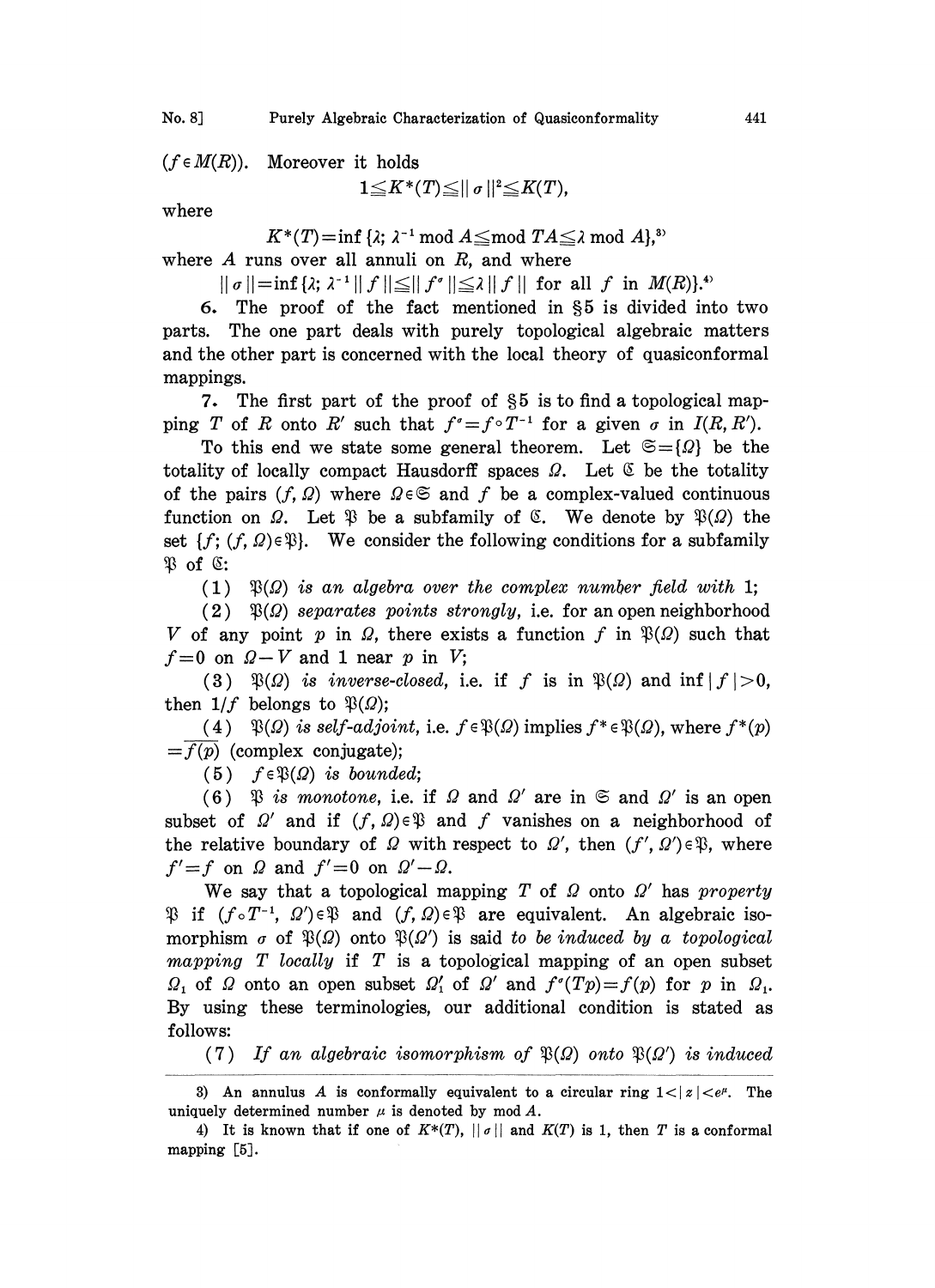by a topological mapping T locally, then T has property  $\mathfrak P$ .

We shall say that a subfamily  $\mathfrak P$  of  $\mathfrak C$  satisfying the conditions  $(1)$ – $(7)$  is an *admissible subfamily* of  $\mathcal{L}$ .

A point p in Q is said to be \$-removable if for any  $(f, Q-p)$  in  $\mathcal{R}$ , we can continue f to p so as to be  $(f, \Omega) \in \mathcal{R}$ . If  $\Omega$  has no  $\mathcal{R}$ removable point, we write  $\Omega \in \mathfrak{S}_{\mathfrak{B}}$ .

Then our theorem is stated as follows:

**Theorem 3.** Let  $\mathfrak{P}$  be an admissible subfamily of  $\mathfrak{C}$  and,  $\Omega$  and  $\Omega'$  be in  $\mathfrak{S}_n$ . Assume that  $\sigma$  is an algebraic isomorphism of  $\mathfrak{P}(\Omega)$ onto  $\mathfrak{P}(\Omega')$ . Then there exists a topological mapping T of  $\Omega$  onto  $\Omega'$  such that  $f^{\sigma}=f \circ T^{-1}$ .

8. In order to apply this theorem to our Royden's algebra, we consider the subfamily M of  $\&$  such that  $(f, \Omega)$  belongs to M if  $\Omega$ is an open subset of a Riemann surface and  $f$  is a bounded a.c.T. function on  $\Omega$  with finite Dirichlet integral over  $\Omega$ .

It is verified that  $M$  satisfies (1)-(6) and any Riemann surface belongs to  $\mathfrak{S}_M$ . Applying Gelfand's theorem [2], we see that M satisfies (7).

**9.** Thus we have found a topological mapping  $T$  of  $R$  onto  $R'$ such that  $f^{\sigma}=f\circ T^{-1}$  for given  $\sigma\in I(R, R')$ . The second part of the proof of  $\S5$  is to show that  $T \in Q(R, R')$ . To this end we first notice  $\|\sigma\| < \infty$ , which follows from the completeness of  $M(R)$  and  $M(R')$ and from Gelfand's theorem  $\lceil 2 \rceil$ , and next we prove the relation  $K^*(T) \le ||\sigma||^2$ . Applying the result obtained in [4] and [5], we conclude that T belongs to  $Q(R, R')$ .

10. Let  $M^n(R)$   $(0 \le n \le \infty)$  be the totality of  $C^n$  functions in  $M(R)$  (= $M^0(R)$ ). Corresponding to Theorems 1 and 2, we can show the followings:

**Theorem 4.** Two Riemann surfaces  $R$  and  $R'$  are quasiconformally equivalent if and only if  $M^n(R)$  and  $M^n(R')$  are algebraically isomorphic for some n and hence for all  $n=0, 1, 2, \dots, \infty$ .

**Theorem 5.** Two Riemann surfaces  $R$  and  $R'$  are conformally equivalent if and only if  $M^n(R)$  and  $M^n(R')$  are isometrically isomorphic for some n and hence for all  $n=0, 1, 2, \dots, \infty$ .

## References

- [ 1 ] L. Ahlfors: On quasiconformal mappings, J. d'Analyse Math., 3, 1-58, 207-208 (1953-1954).
- [ 2 ] I. Gelfand: Normierte Ringe, Rec. Math., 9, 3-24 (1941).
- [3] A. Mori: On quasi-comformality and pseudo-analyticity, Trans. Amer. Math. Soc., 84, 56-77 (1957).
- [4] M. Nakai: On a ring isomorphism induced by quasiconformal mappings, Nagoya Math. J., 14, 201-221 (1959).